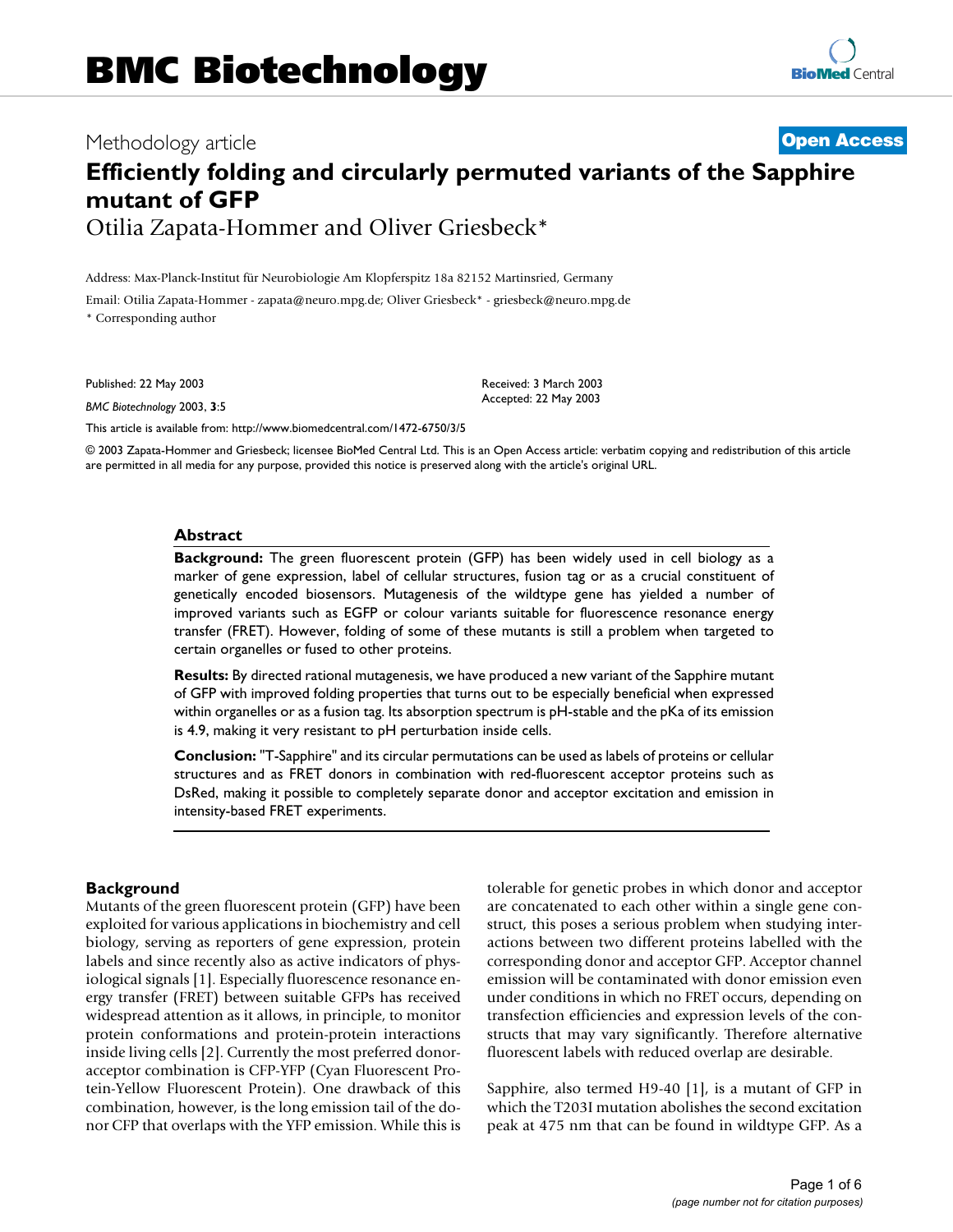result the mutant protein exhibits a huge Stoke's shift, with an excitation peak at 399 nm and an emission peak at 511 nm [3,4]. Sapphire so far has not been much considered for intensity-based FRET (fluorescence resonance energy transfer) applications because its emission was too much overlapping with that of other GFP mutants used as acceptors. Also, so far no attempts have been made to improve its folding and expression properties inside cells, a prerequisite to allow precise targetings and successful fusions to proteins of interest. We therefore examined the effects of a series of folding mutations on Sapphire expression and characterized the resulting proteins spectroscopically. We also assessed the folding properties of one resulting variant when expressed in the endoplasmic reticulum of HEK293 cells and explored possibilities of using Sapphire as a donor protein in FRET-based genetically encoded indicators.

## **Results and Discussion** *Sapphire variants with improved folding properties and circular permutations*

No attempts had been made so far to improve folding of Sapphire. We therefore set out to test combinations of the common folding mutations to improve Sapphire folding. In brief, the combination that was found to work best was Q69M/C70V/V163A/S175G. This variant was called "T-Sapphire" (T for Turbo). V163A and S175G are common folding mutations [1,5]. The effects of Q69M on YFP had been reported before [6]. C70V was an unexpected mutation that resulted from a PCR error but turned out to be crucial for the Q69M effect on Sapphire as without it SapphireQ69M remained non-fluorescent. Other mutations tried included F99S and M153T [5]. They, however, resulted in no detectable folding improvement and were therefore omitted from the final construct. The mutation F46L that was recently describe to accelerate the oxidation step in YFP [7] was also tested and found to have no effect on Sapphire maturation (data not shown), indicating that its effects are rather specific to YFP. These variants had identical excitation and emission maxima and quantum yields and extinction coefficients in a comparable range (Table [1\)](#page-2-0). As pH-changes within cells can cause severe artefacts in FRET measurements it was important to characterize the pH-sensitivity of T-Sapphire. Absorbance was completely stable between pH 4–7 (Fig. [1](#page-2-1)C), and fluorescence had a pKa of 4.9 (Fig. [1B](#page-2-1)), making this protein very resistant to pH changes within the cytosol of live cells that are in the range of pH 6.8–7.3. Also applications within slightly acidic compartments such as the Golgi or secretory vesicles can be envisaged with this protein. The folding efficiencies of Sapphire and T-Sapphire were compared in an assay that involves denaturing the completely folded and matured protein in 8 M urea. As the chromophore is exposed to the solvent, fluorescence is lost. Refolding can be studied by following the development of fluorescence as the unfolded non-fluorescent protein is added to a suitable refolding buffer [8] As can be seen in Figure [1A](#page-2-1), fluorescence of T-Sapphire developed significantly faster than that of Sapphire. Also, total fluorescence recovery was much higher, with 65% for T-Sapphire compared to slightly less than 20% for Sapphire. Thus, the mutations Q69M\C70V\V163A\S175G were effective in facilitating folding of Sapphire. We also constructed circular permutations [9,10] of the T-Sapphire sequence. Circular permutations of fluorescent proteins are of interest because they provide alternative versions of a given protein with identical excitation and emission maximum, but with slightly different orientation of the chromophore. As orientation is an important factor in tuning FRET efficiency of two given fluorophores it is desirable to have a collection of permuted proteins available. Circularly permuted T-Sapphire variants became fluorescent at 37°C, in contrast to versions made from the original Sapphire, which were temperature-sensitive. The first construct made was cpT-Sapphire145-144, which however had a comparably low quantum yield and extinction coefficient (Table [1\)](#page-2-0) and with a pKa of 5.6 also sacrificed some of the good pH-properties of T-Sapphire. A better permutation turned out to be cpT-Sapphire174- 173, with a suitable quantum yield, extinction coefficient and pKa that came close to the values of the non-permuted variant (Table [1](#page-2-0)).

# *Targeted expression in HEK293 cells*

Addition of targeting sequences to GFPs or fusions to proteins of interest can exert a considerable strain on the folding of a given fluorescent protein that often results in incomplete targetings or unsuccessful protein fusions. We examined the folding properties of T-Sapphire under these conditions by adding the N-terminal signal peptide of calreticulin and a C-terminal KDEL-motive to either T-Sapphire or Sapphire (Fig. 2A), thereby effectively targeting the proteins to the endoplasmic reticulum. These constructs were transfected into 293 cells. Reticular patterns of fluorescence typical of the endoplasmic reticulum were visible in 293 cells and the nucleus was found excluded of fluorescence (Fig. 2C, top), unlike the cytosolic protein that, with a molecular weight of about 23 kD, completely fills the cytosol and nucleus of transfected cells (Fig. 2C, bottom). In order to verify localization within the ER we co-transfected 293 cells with ER-T-Sapphire and the genetically encoded calcium probe Yellow Cameleon3-ER, whose localization had been verified by immunogold labelling combined with electron microscopy [[11\]](#page-5-0). Constructs could be specifically excited at 400 nm or 488 nm, respectively. As can be seen in Figure 2C specific excitation of either ER-T-Sapphire or YC3ER co-expressed within one cell resulted in identical fluorescence patterns indicating correct localization of ER-T-Sapphire to the endoplasmic reticulum. When expressed in the cytosol without any tags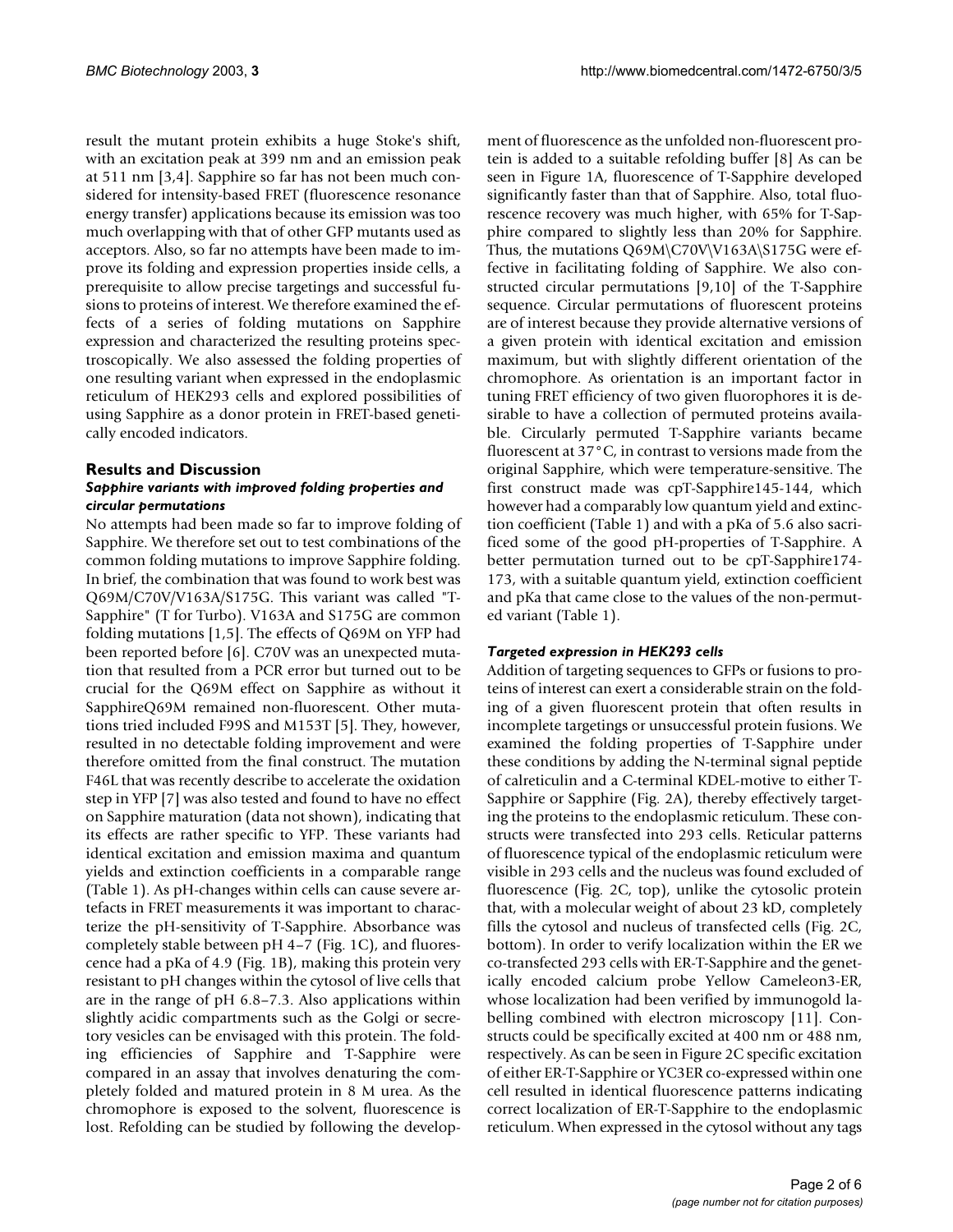<span id="page-2-1"></span>

## **Figure 1**

**Characterization of T-Sapphire** A: Refolding of Sapphire and T-Sapphire from their denatured states prepared by incubation in denaturation buffer (8M urea, 1 mM DTT) at 95°C for 2 min. Recovery of fluorescence (emission at 511 nm and excitation at 399 nm) was initiated by 100fold dilution into renaturation buffer (35 mM Kcl, 2 mM MgCl2, 1 mM DTT, 50 mM Tris pH 7.5). B: pH-titration of fluorescence of T-Sapphire. Excitation was at 399 nm and emission at 511 nm. D: Absorbance of equal amounts of T-Sapphire protein at pH 4, 5, 6 and 7. No significant differences were detected.

<span id="page-2-0"></span>

|                      | $\lambda$ (ex) | $\lambda$ (em) | QY   | c     | pKa |  |
|----------------------|----------------|----------------|------|-------|-----|--|
| Sapphire             | 399            | 511            | 0.64 | 25000 | 4.9 |  |
| T-Sapphire           | 399            | 5 I I          | 0.6  | 44000 | 4.9 |  |
| cpT-Sapphire 145-144 | 399            | 511            | 0.14 | 32000 | 5.6 |  |
| cpT-Sapphire 174-173 | 399            | 511            | 0.53 | 44000 | 5.2 |  |

L(ex) is the peak of the excitation spectrum in units of nm. L (em) is the peak of the emission in units of nm. QY is the fluorescence quantum yield, which is dimensionless. E is the extinction coefficient in units of M<sup>-1</sup>cm<sup>-1</sup>.

no significant differences in fluorescence intensities between the two Sapphire variants were detectable (data not shown). In Fig. 2B fluorescence intensities from 293 cells transfected either with ER-Sapphire or ER-T-Sapphire are compared, documenting the superiority of T-Sapphire over Sapphire under such conditions inside cells.

## *Long emission wavelength genetic indicators of protease activity*

In order to test whether T-Sapphire can be used as a donor molecule in FRET-based types of indicators we constructed fusion molecules consisting of T-Sapphire and DsRed, linked by a 25 residue cleavable sequence containing a mammalian enterokinase recognition site specifically proteolyzed by enteropeptidase. Previously, Sapphire had been used once as a donor in genetically encoded calcium indicators [12]. Unfortunately, no spectra of these indicators had been displayed in this study leaving some of the properties of these probes unclear. Purified fusion proteins were examined spectroscopically. Figure 3A for clarity shows the excitation and emission spectra of T-Sapphire and DsRed as single molecules. In Figure 3B the emission spectrum of the T-Sapphire\DsRed fusion molecule is depicted before (solid line) and at various time points after the start of digestion with enteropeptidase (dotted lines). The T-Sapphire/DsRed fusion protein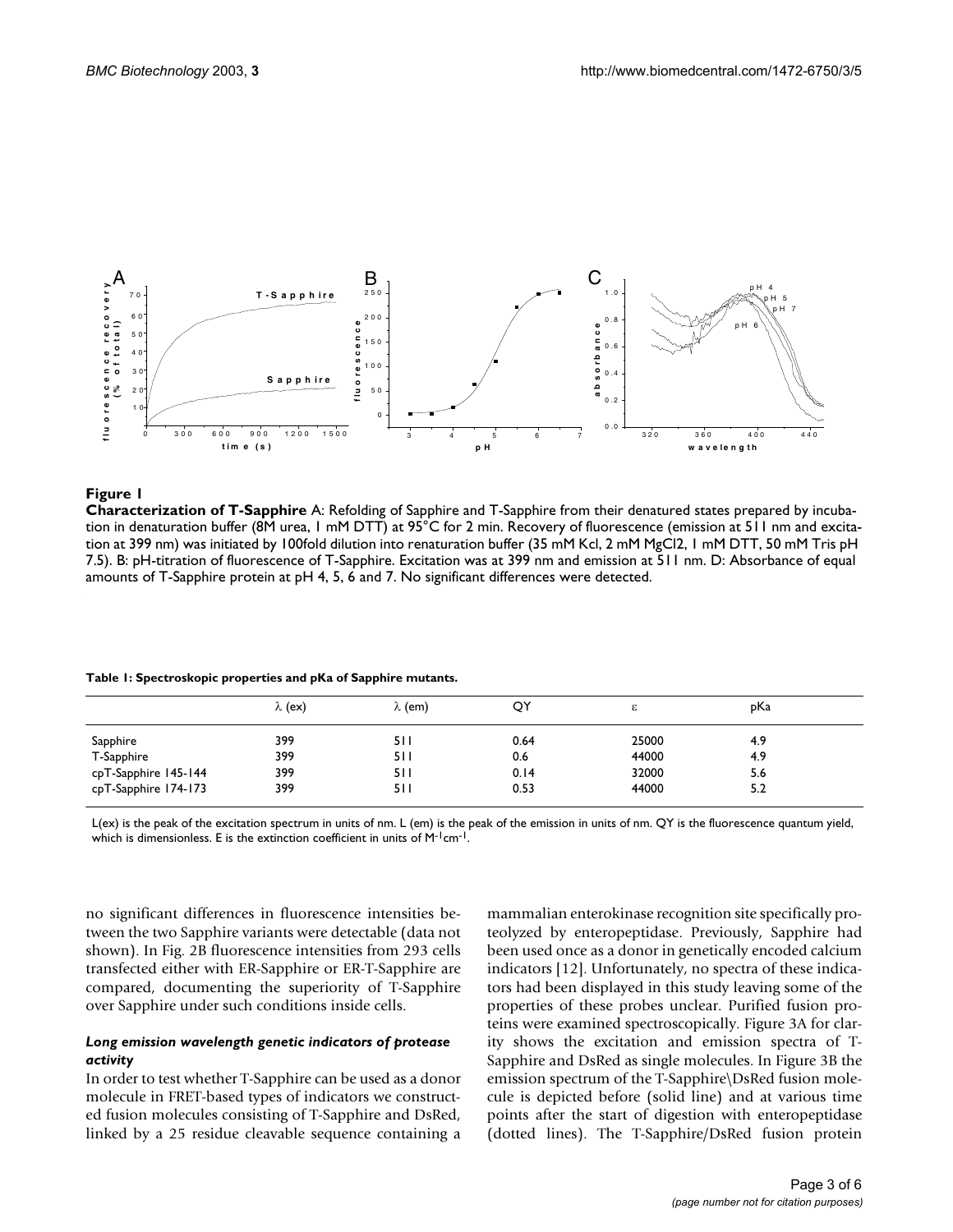

Ex. 400 nm

#### **Figure 2**

**Targeted expression in HEK293 cells** A: Schematic representation of the constructs used for targeting. CR is the signal peptide of calreticulin, KDEL is the ER retention motive. B: Fluorescence emission spectrum of dissociated HEK293 cells transfected for 2 days either with ER-Sapphire or ER-T-Sapphire. Excitation was at 399 nm. C: Individual 293 cell co-expressing ER-T-Sapphire and Yellow Cameleon 3ER. Excitation was either at 400 nm to specifically excite T-Sapphire or 488 to excite the YFP component of YC3ER. Note the identical fluorescence pattern. For comparison, T-Sapphire expressed in the cytosol fills the whole cell including the nucleus (bottom). The emission filter was 535/25. Scale bar 10  $\mu$ M.

showed detectable FRET as evaluated from the emisson spectrum of the intact protein because excitation of T-Sapphire at 399 nm resulted in substantial red emission (Fig. 3B). Digesting the cleavable linker between the two fluorescent proteins separated the two fluorophores from each other and disrupted FRET. After 1hr 30 min of digestion, no further changes in spectra could be observed indicating that the cleavage had proceeded to completion, as verified by PAGE (data not shown). Interestingly, the DsRed emission was completely abolished after separation of the two fluorophores demonstrating that it is possible to specifically excite the donor and separate the emissions of the donor and acceptor molecules completely using this combination of fluorescent proteins. In an independent experiment, digestion with enterokinase was not found to affect fluorescence of DsRed or T-Sapphire directly. For comparison, identical fusion proteins were constructed using CFP or EGFP as donors (data not shown). With these donors spectra could not be separated completely. Small emission maxima at 583 nm still seen after complete cleavage of CFP-DsRed and EGFP-DsRed are due to cross-excitation of DsRed at the given wavelengths of 432 nm and 488 nm, respectively, which was unavoidable due to the complex excitation spectrum of DsRed.

In general, red-shifted indicators are useful because excitation occurs at longer wavelengths, emission is further removed from auto-fluorescence and detection instruments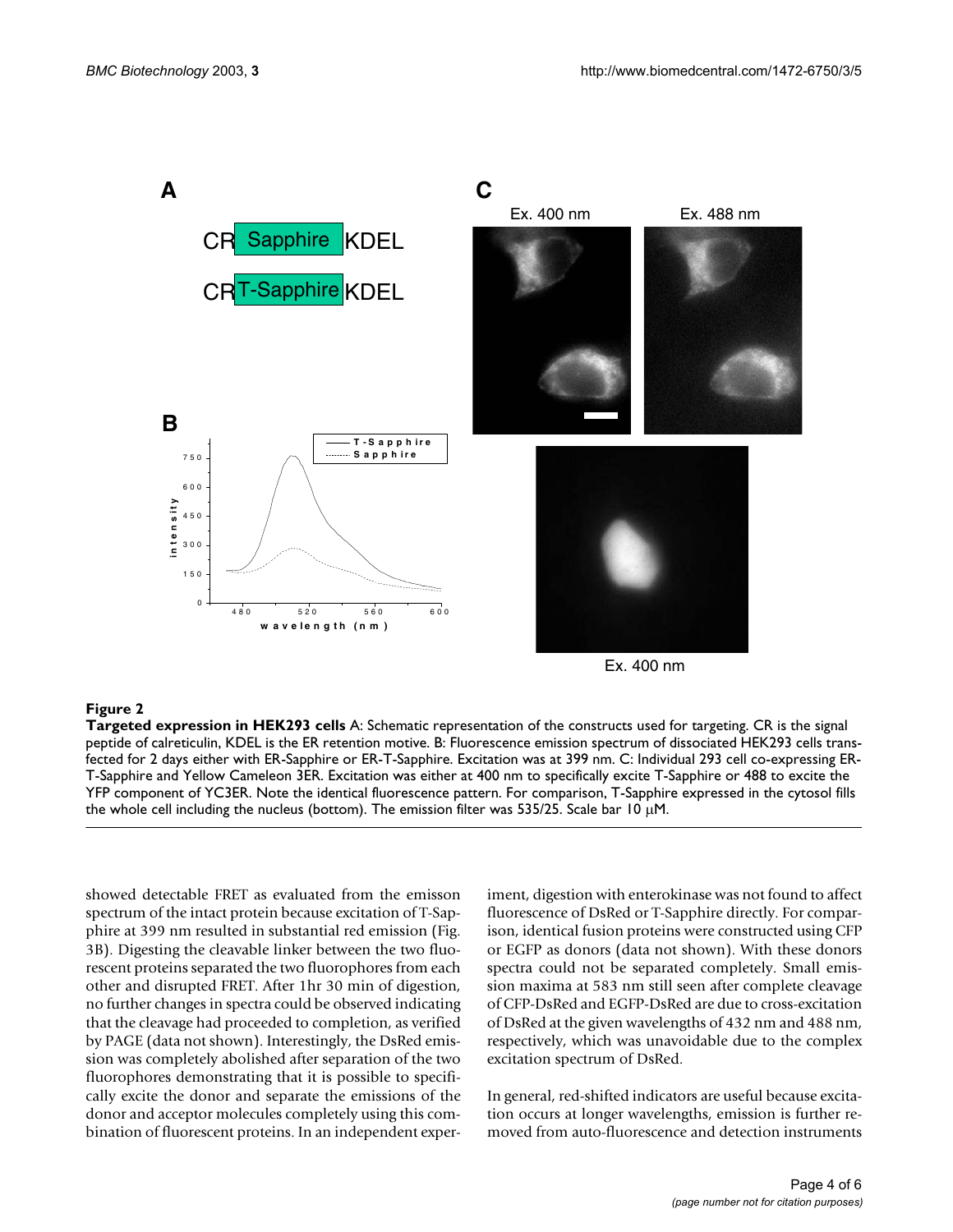

#### **Figure 3**

**Long emission wavelength genetic indicator of protease activity** Fusion of T-Sapphire to DsRed. The GFPs are linked by a protease cleavage site specific for enterokinase (EK). A shows the excitation and emission spectra of the donor T-Sapphire (green) and DsRed (red) individually. B shows the emission spectrum of the fusion protein before (thick solid line) and at 10 min, 30 min, 1h and 1h 30 min (dotted lines) after digestion with Enterokinase. Digestion by enterokinase completely separates the fluorophores from each other after 1hr 30mins. Excitation of the fusion protein was at 399 nm. Note the complete separation of the donor and acceptor spectra after digestion with enterokinase.

often are more effective at red wavelengths. They are complementary to indicators based on the CFP-YFP pair and can therefore be used for double-labelings or imaging of several parameters within the same cell. It has to be mentioned that first generation DsRed has several disadvantages for use in FRET experiments. It is a tetramer, forms aggregates within cells and matures slowly and incompletely [13]. However, most of these problems have been overcome recently and even monomeric versions have been generated [14,15] so that that the combination Sapphire/DsRed should become the pair of choice for FRET experiments in the future. Therefore the development of an efficiently folding variant of Sapphire is complementary to the current evolution of red fluorescent proteins.

#### **Conclusions**

By directed rational mutagenesis, we have produced a new variant of the Sapphire mutant of GFP and permutations thereof with improved folding properties that turns out to be especially beneficial when expressed within organelles or as a fusion tag. Its absorption spectrum is pH-stable and the pKa of its emission is 4.9, making it very resistant to pH perturbation inside cells. We believe T-Sapphire will be useful in a number of applications ranging from labelling of cellular structures to FRET where the combination of T-Sapphire as donor and a red fluorescent